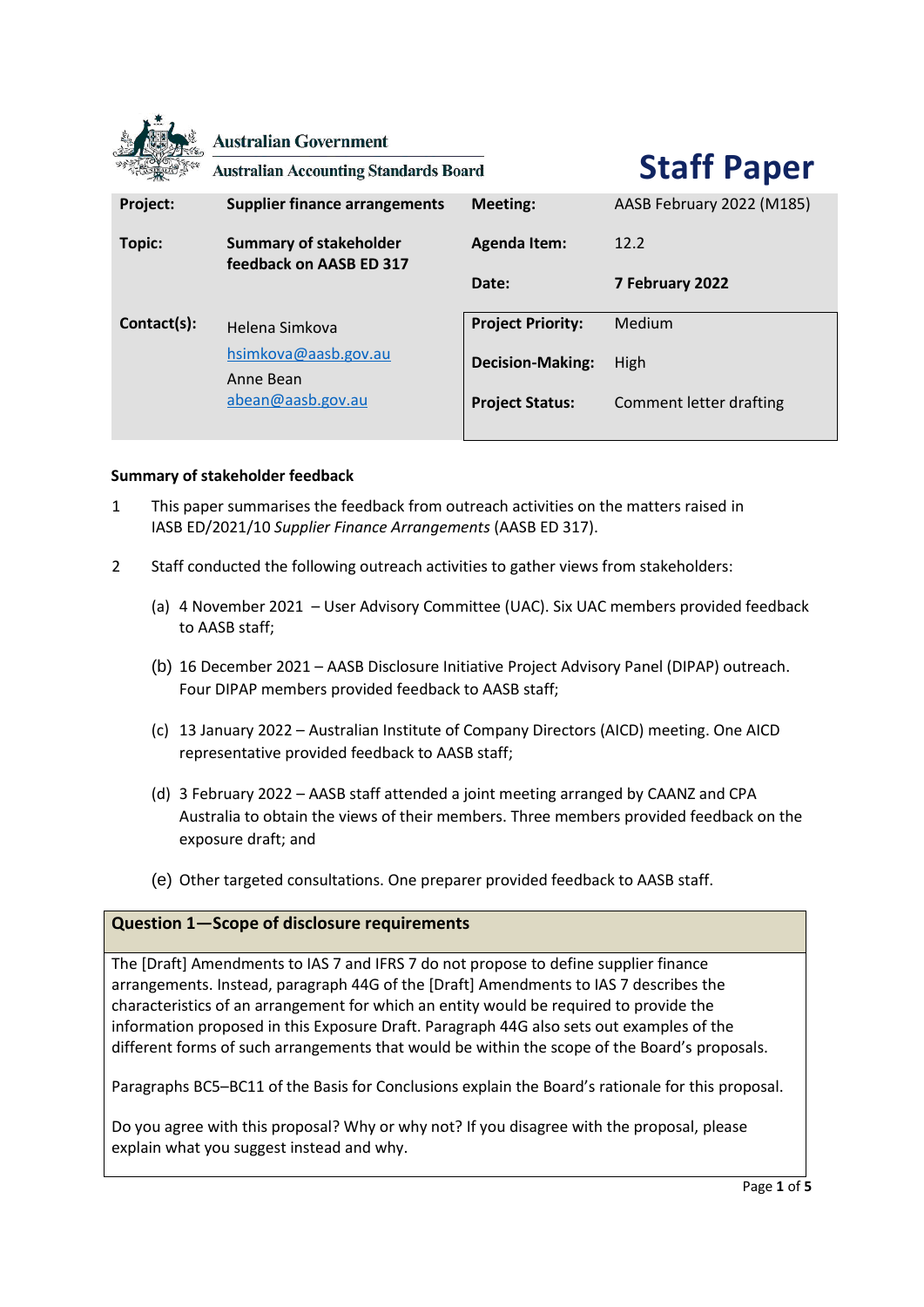## 3 The wording of the proposed paragraph 44G is:

*A supplier finance arrangement is characterised by one or more finance providers offering to pay amounts an entity owes its suppliers and the entity agreeing to pay the finance providers at the same date as, or a date later than, suppliers are paid. These arrangements provide the entity with extended payment terms or the entity's suppliers with early payment terms, compared to the related invoice payment due date. Supplier finance arrangements are often referred to as supply chain finance, payables finance or reverse factoring arrangements.*

- 4 Two stakeholders [preparers] thought the scope should be clarified for supplier-initiated financing arrangements and intermediary (three-party) platforms where the company or the supplier might have initiated the transaction (e.g. the entity has an intermediary platform in place and the supplier may choose to use it to receive the payment earlier or to wait for the standard payment from the entity).
- 5 A stakeholder [preparer] asked how the scope might impact arrangements within a publicprivate partnership (PPP) if the consortium had supplier payment arrangements with a financing component. For example, if such an arrangement fell within scope, this might require a consortium member to collect information they do not have and cannot access.
- 6 A stakeholder [regulator] thought the proposals would not apply in the previous case if financiers weren't paying the suppliers directly.
- 7 A stakeholder [preparer] did not think the proposals would add value because, in most cases, entities use supplier finance to simplify their payments to international suppliers, and little changes other than the payable to a supplier becomes payable to a finance provider. Although the proposed disclosures could be useful where an entity uses SCF to match their supplier payments to inventory turnover. The main issue is that SCF is not clearly defined so it is unclear what is and is not captured.
- 8 A stakeholder [regulator] said they agreed with the IFRS Interpretations Committee agenda decision but wasn't certain whether supply chain finance transactions are very common in Australia. This is due to perceptions of oppressing suppliers (when that may not be the case) and the Greensill situation. They thought that much of this was due to the government's desire for suppliers to be paid earlier.
- 9 A stakeholder [professional body] said the proposed amendments may be better as guidance as they do not favour more rules within standards and questioned whether this could lead to more rules in other standards.
- 10 A stakeholder [preparer] held no strong view but agreed the principles-based approach to explaining the type of transactions seems reasonable.

#### **Question 2—Disclosure objective and disclosure requirements**

Paragraph 44F of the [Draft] Amendments to IAS 7 would require an entity to disclose information in the notes about supplier finance arrangements that enables users of financial statements to assess the effects of those arrangements on an entity's liabilities and cash flows.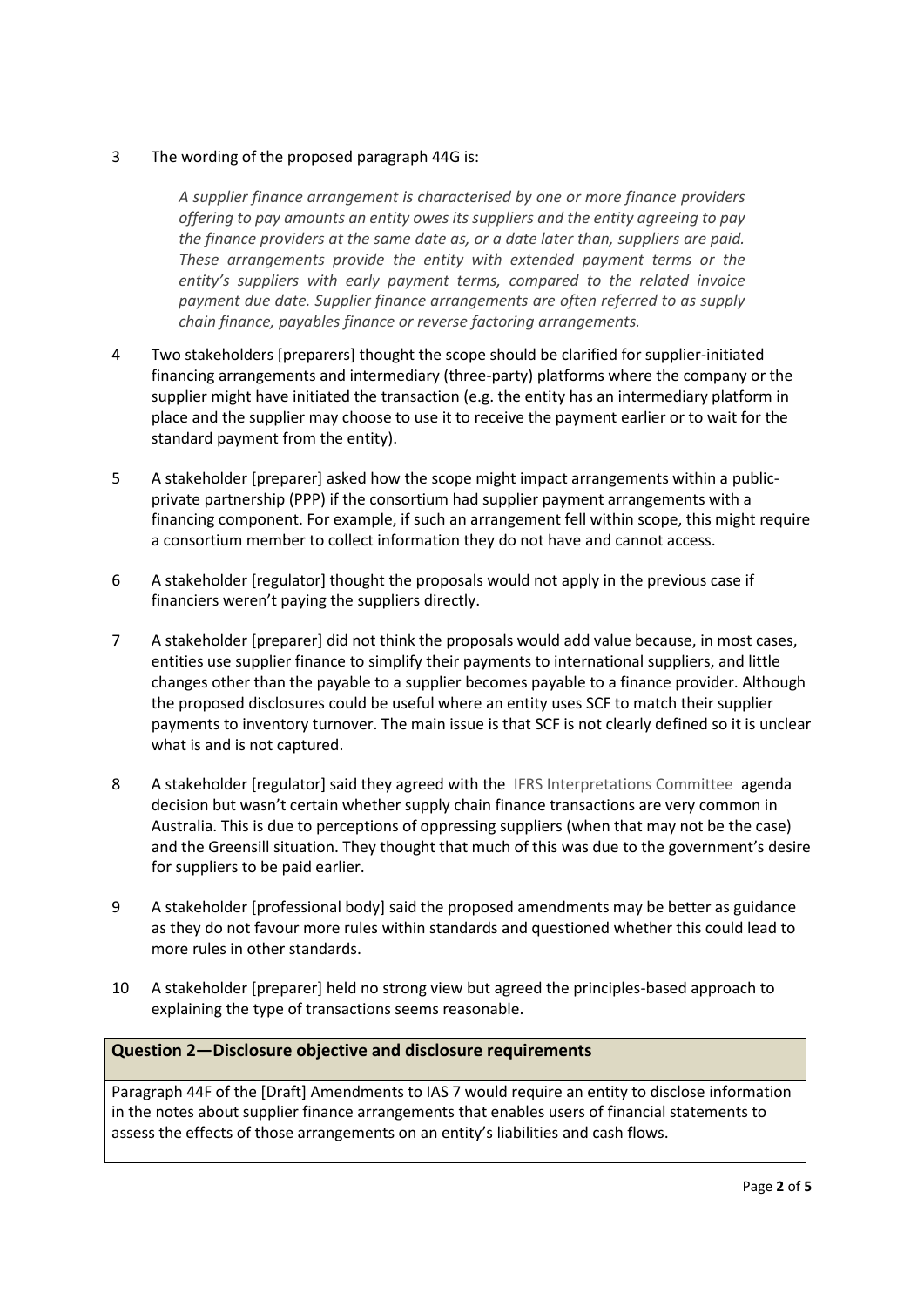# **Question 2—Disclosure objective and disclosure requirements**

To meet that objective, paragraph 44H of the [Draft] Amendments to IAS 7 proposes to require an entity to disclose:

(a) the terms and conditions of each arrangement;

(b) for each arrangement, as at the beginning and end of the reporting period:

(i) the carrying amount of financial liabilities recognised in the entity's statement of financial position that are part of the arrangement and the line item(s) in which those financial liabilities are presented;

(ii) the carrying amount of financial liabilities disclosed under (i) for which suppliers have already received payment from the finance providers; and

(iii) the range of payment due dates of financial liabilities disclosed under (i); and

(c) as at the beginning and end of the reporting period, the range of payment due dates of trade payables that are not part of a supplier finance arrangement.

Paragraph 44I would permit an entity to aggregate this information for different arrangements only when the terms and conditions of the arrangements are similar.

Paragraphs BC12–BC15 and BC17–BC20 of the Basis for Conclusions explain the Board's rationale for this proposal.

Do you agree with this proposal? Why or why not? If you agree with only parts of the proposal, please specify what you agree and disagree with. If you disagree with the proposal (or parts of it), please explain what you suggest instead and why.

- 11 A stakeholder [user] said that, overall, the proposals are good, especially the quantitative information. However, they suggested entities should also specify where the payments sit in the statement of cash flows (whether in operating or in financing) in the note to avoid manipulation. Concerning the quantitative disclosures, paragraph 44H(b)(i) is a must, paragraph 44H(b)(ii) is nice to have, and paragraphs 44H(iii) and 44H(c) are interesting.
- 12 A stakeholder [user] said the disclosures seemed useful, particularly whether an entity had used the arrangement to delay its payment terms and for how much. They also wanted to be able to identify any shift between operating and financing cash flows due to SCF arrangements in the statement of cash flows. Alternatively, the cash outflow should always be an operating cash outflow.
- 13 A stakeholder [user] clarified that it would be distortive if an entity shifted material payments from operating cash flows to financing cash flows.
- 14 A stakeholder [user] said disclosing the carrying amount of amounts that are part of the arrangement [in conjunction with payment terms] sufficiently shows the changes in the timing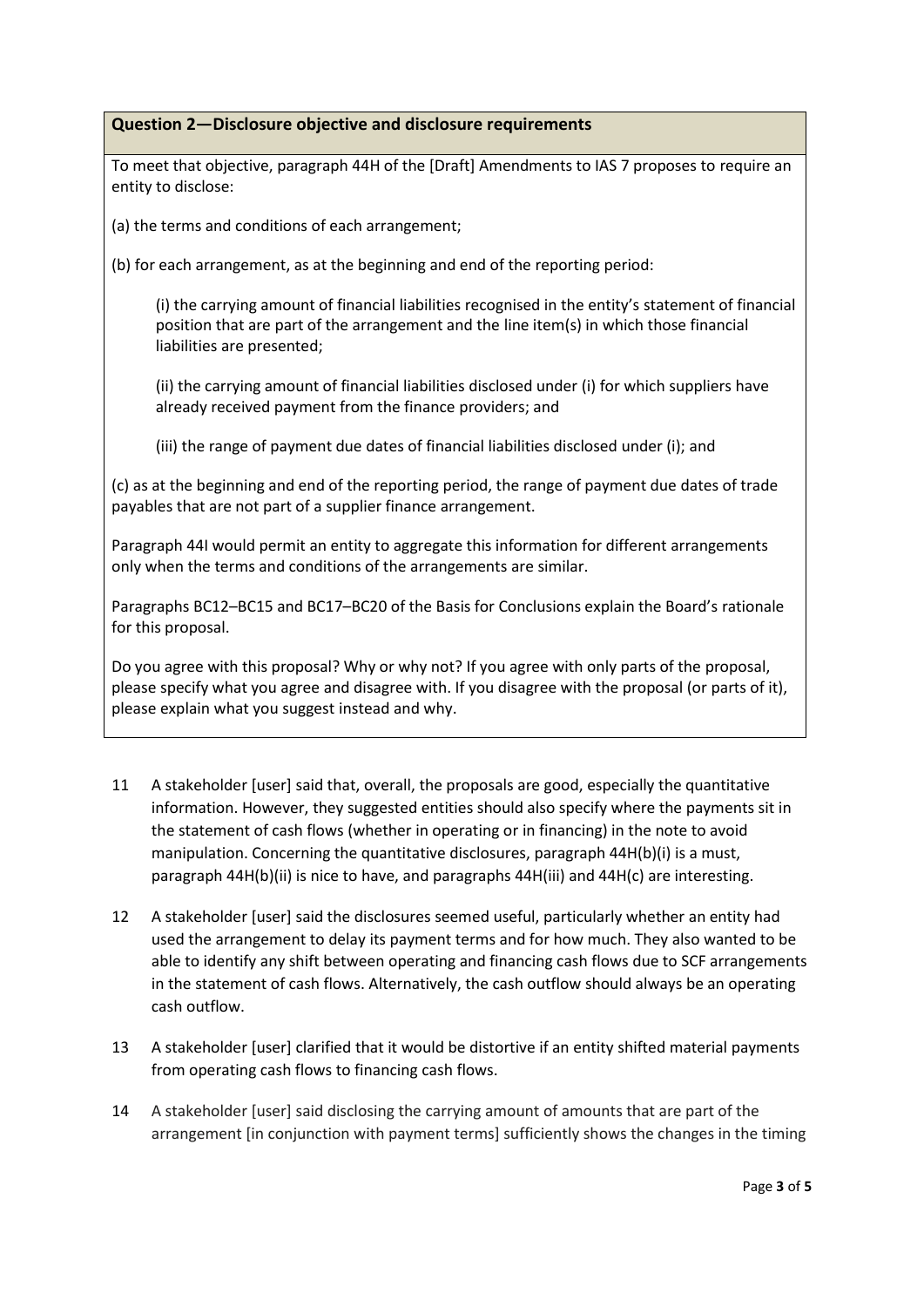of cash payments. In addition, they wanted to understand changes to the classification of cash flows within a period.

- 15 A stakeholder [user] agreed they wanted to understand changes to the classification of cash flows within a period and said this information should be in the reconciliation of financing cash flows (para. 44B – see Question 3). They also suggested that, if material, this information should be included as a separate line item in the statement of cash flows.
- 16 A stakeholder [user] said it is important to understand changes [over time] in the quantum of such arrangements for forecasting purposes. In addition, if the finance provider takes any additional collateralisation, it should be disclosed.
- 17 There was discussion [by users] around whether paragraph 44H(b)(ii) meets their objectives but no one had a view.
- 18 Two stakeholders [preparers] observed that, if supplier-initiated financing arrangements and some arrangements between consortium members in a PPP were within the scope of paragraph 44G (see Question 1), they would likely not have access to the information about the carrying amount of liabilities for which suppliers have already received payment (para. 44H(b)(ii)).
- 19 Two stakeholders [preparers] raised the difficulty of obtaining the information for paragraph 44H(b)(ii) in three-way arrangements where the finance company in the role of intermediary provides a platform linking the company and the supplier.
- 20 One stakeholder [preparer] said there is a lot of focus on whether suppliers have received payment or not (para. 44H(b)(ii)) and was not sure whether this information was useful to users.
- 21 A stakeholder [regulator] questioned whether the proposed amendments meet the objectives, for example, for amounts already paid to suppliers (para. 44H(b)(ii)).
- 22 A stakeholder [preparer] said paragraph 44H(b)(ii) seemed reasonable if the company had an obligation to suppliers.
- 23 Three stakeholders [preparers] noted that the way paragraphs 44H(b)(iii) and 44H(c) are worded sounds as though it is asking for the range of payment due dates, although the disclosure example provided by the IASB is of payment terms. One stakeholder agreed with this disclosure only if it means payment terms, as this is the critical information required for a user to understand the arrangement.
- 24 A stakeholder [preparer] observed that the wording of paragraph 44H(c) might capture all accounts payable, although this is largely already required by the paid-on-time legislation.

# **Question 3—Examples added to disclosure requirements**

Paragraph 44B of the [Draft] Amendments to IAS 7 and paragraphs B11F and IG18 of the [Draft] Amendments to IFRS 7 propose to add supplier finance arrangements as an example within the